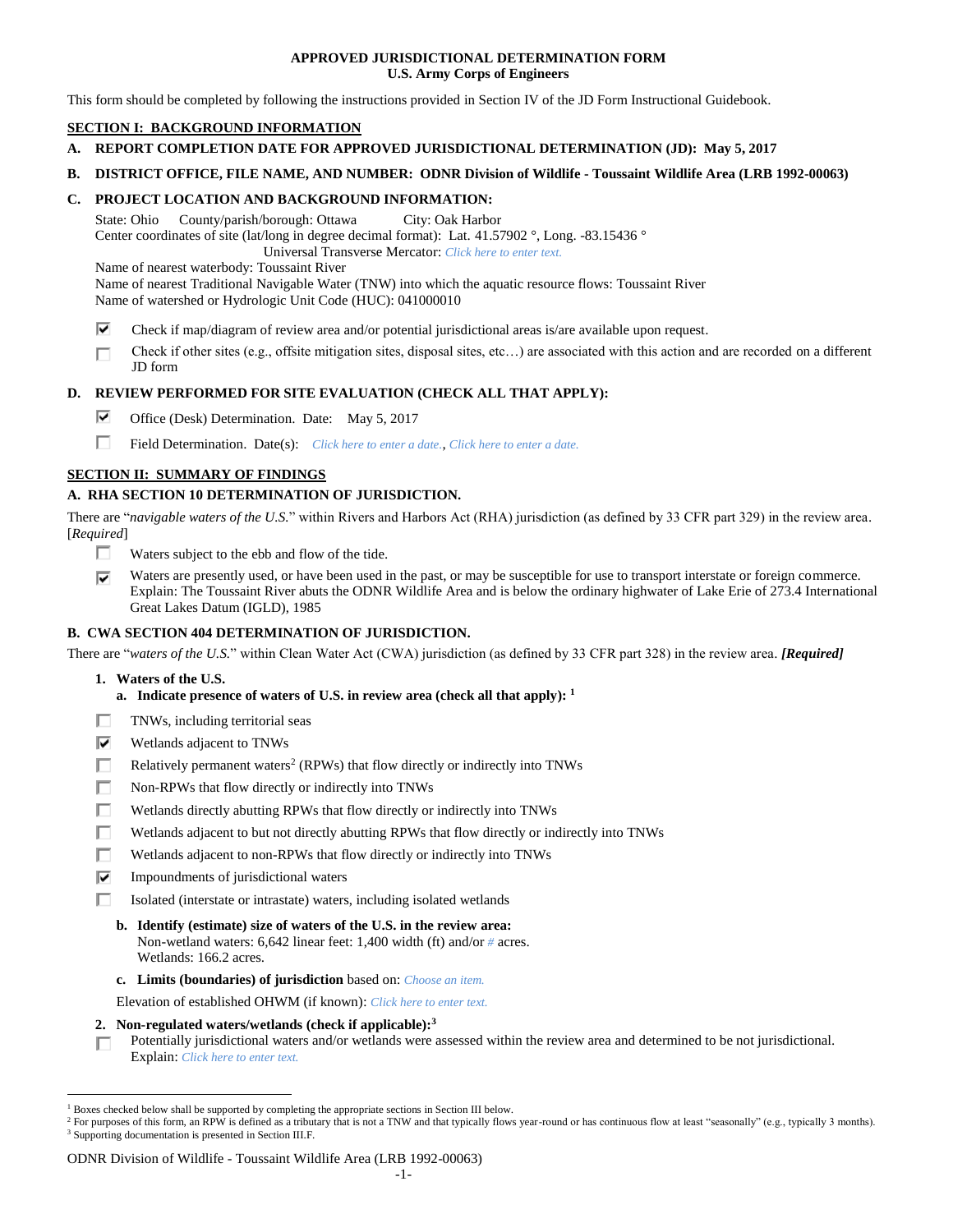## **SECTION III: CWA ANALYSIS**

## **A. TNWs AND WETLANDS ADJACENT TO TNWs**

**The agencies will assert jurisdiction over TNWs and wetlands adjacent to TNWs. If the aquatic resource is a TNW, complete Section III.A.1 and Section III.D.1. only; if the aquatic resource is a wetland adjacent to a TNW, complete Sections III.A.1 and 2 and Section III.D.1.; otherwise, see Section III.B below**.

## **1. TNW**

Identify TNW: Toussaint River

Summarize rationale supporting determination: he Toussaint River is below the oridinary highwater mark of Lake Erie of 573.4 IGLD, 1985 flows directly into Lake Erie. Approximately 1.26 miles (6,653 feet) of the Toussaint River flows through the Toussaint Wildlife Area which located approximately 4.92 miles from Lake Erie. Lake Erie is desingated as a TNW by definition and approximately 123 acres of impounded waters exist at the Toussaint Wildlife Area within managed units that are adjacent to the river. The wetlands are reported to part of the Toussaint River and below 575 msl on the 1952 and 1979 USGS Oak Harbor Quadrangle, Ohio. In addition approximately 56.7 acres of emergent wetland existing within the river. The current list of navigable waters, including extent of jurisdiction, occurring within the geographic limits of the Buffalo District and meeting this definition was established in 1996 and updated in 1999 may be found on the Buffalo District's regulatory website at http://www.lrb.usace.army.mil/regulatory/waterway\_oh.pdf.

## **2. Wetland adjacent to TNW**

Summarize rationale supporting conclusion that wetland is "adjacent": Wetland Units A, C, D and E are separated from the Toussaint River by a man-made earthen berm.

## **B. CHARACTERISTICS OF TRIBUTARY (THAT IS NOT A TNW) AND ITS ADJACENT WETLANDS (IF ANY):**

**This section summarizes information regarding characteristics of the tributary and its adjacent wetlands, if any, and it helps determine whether or not the standards for jurisdiction established under Rapanos have been met.** 

**The agencies will assert jurisdiction over non-navigable tributaries of TNWs where the tributaries are "relatively permanent waters" (RPWs), i.e. tributaries that typically flow year-round or have continuous flow at least seasonally (e.g., typically 3 months). A wetland that directly abuts an RPW is also jurisdictional. If the aquatic resource is not a TNW, but has year-round (perennial) flow, skip to Section III.D.2. If the aquatic resource is a wetland directly abutting a tributary with perennial flow, skip to Section III.D.4.**

**A wetland that is adjacent to but that does not directly abut an RPW requires a significant nexus evaluation. Corps districts and EPA regions will include in the record any available information that documents the existence of a significant nexus between a relatively permanent tributary that is not perennial (and its adjacent wetlands if any) and a traditional navigable water, even though a significant nexus finding is not required as a matter of law.**

**If the waterbody<sup>4</sup> is not an RPW, or a wetland directly abutting an RPW, a JD will require additional data to determine if the waterbody has a significant nexus with a TNW. If the tributary has adjacent wetlands, the significant nexus evaluation must consider the tributary in combination with all of its adjacent wetlands. This significant nexus evaluation that combines, for analytical purposes, the tributary and all of its adjacent wetlands is used whether the review area identified in the JD request is the tributary, or its adjacent wetlands, or both. If the JD covers a tributary with adjacent wetlands, complete Section III.B.1 for the tributary, Section III.B.2 for any onsite wetlands, and Section III.B.3 for all wetlands adjacent to that tributary, both onsite and offsite. The determination whether a significant nexus exists is determined in Section III.C below.**

## **1. Characteristics of non-TNWs that flow directly or indirectly into TNW**

**(i) General Area Conditions:** Watershed size: *# Choose an item.* Drainage area: *# Choose an item.*

> Average annual rainfall: *#* inches Average annual snowfall: *#* inches

## **(ii) Physical Characteristics:**

 $\overline{a}$ 

- (a) Relationship with TNW:
	- Tributary flows directly into TNW.
	- Tributary flows through *Choose an item.* tributaries before entering TNW.

Project waters are *Choose an item.* river miles from TNW. Project waters are *Choose an item.* river miles from RPW. Project waters are *Choose an item.* aerial (straight) miles from TNW. Project waters are *Choose an item.* aerial (straight) miles from RPW. Project waters cross or serve as state boundaries. Explain: *Click here to enter text.*

Identify flow route to TNW<sup>5</sup>: *Click here to enter text.* Tributary stream order, if known: *Click here to enter text.*

## ODNR Division of Wildlife - Toussaint Wildlife Area (LRB 1992-00063)

<sup>&</sup>lt;sup>4</sup> Note that the Instructional Guidebook contains additional information regarding swales, ditches, washes, and erosional features generally and in the arid West. <sup>5</sup> Flow route can be described by identifying, e.g., tributary a, which flows through the review area, to flow into tributary b, which then flows into TNW.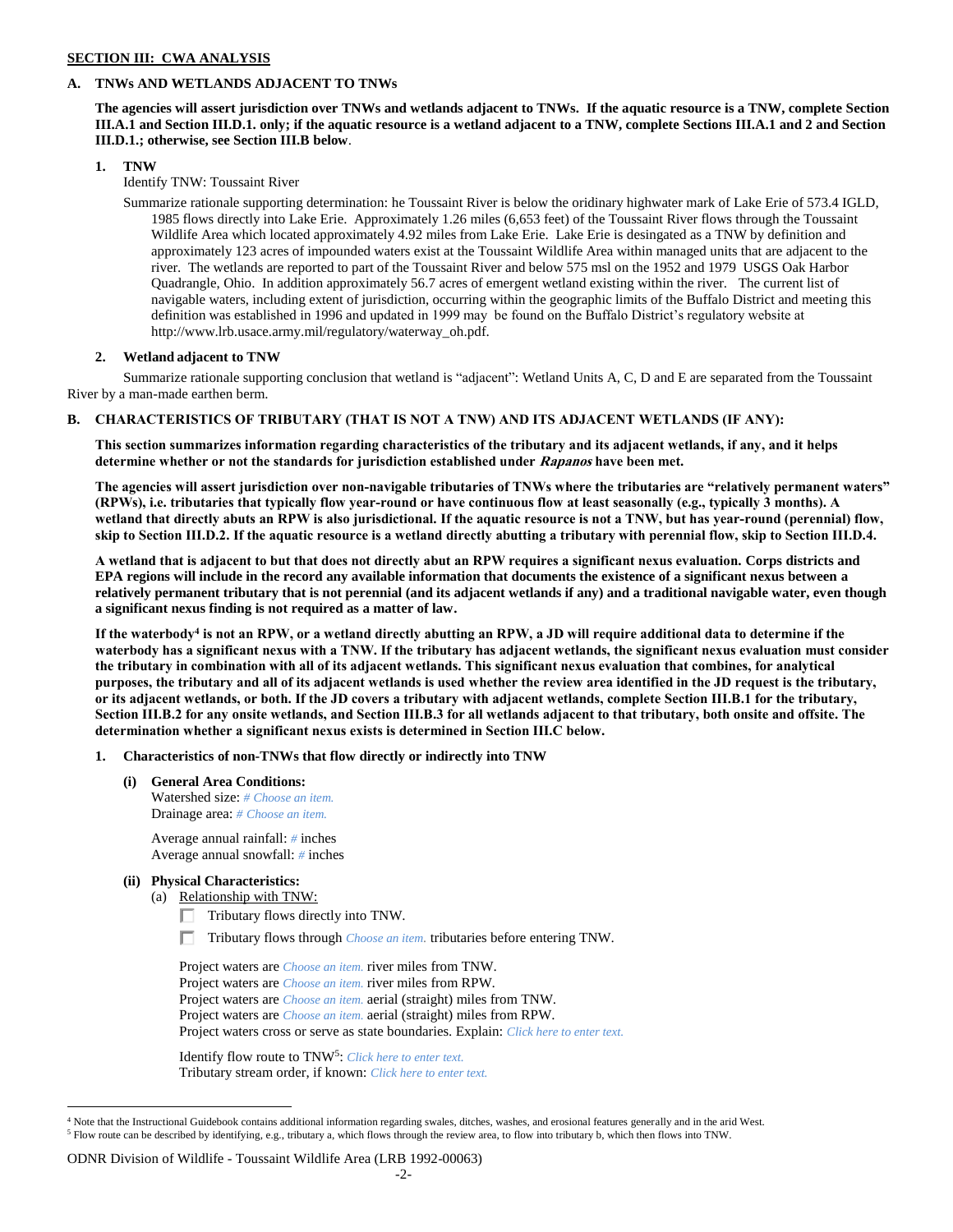# (b) General Tributary Characteristics (check all that apply):

**Tributary** is:  $\Box$  Natural

- Artificial (man-made). Explain: *Click here to enter text.*
- Manipulated (man-altered). Explain: *Click here to enter text.*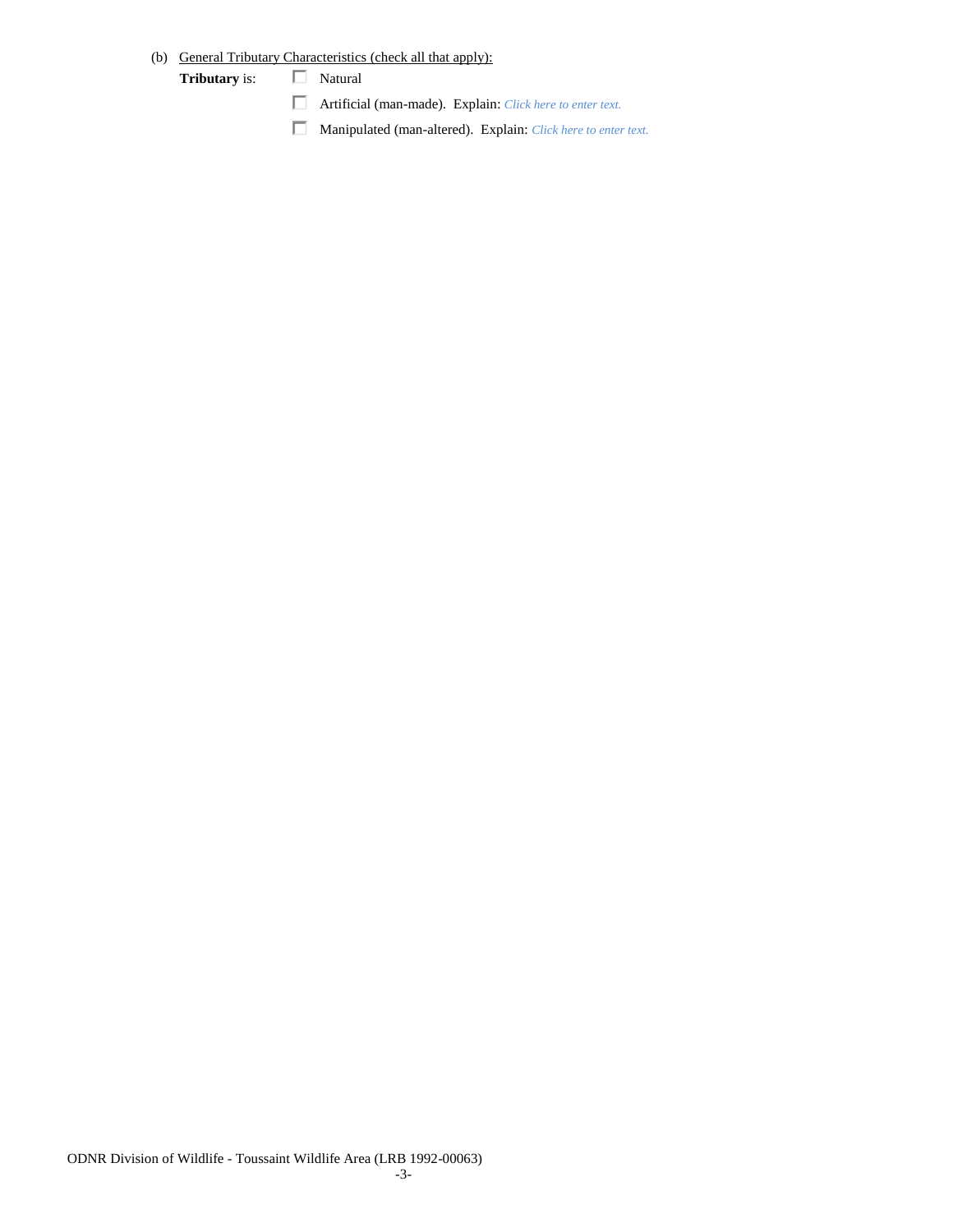|                                                                                                                                                                                               | <b>Tributary</b> properties with respect to top of bank (estimate):<br>Average width: # feet<br>Average depth: # feet<br>Average side slopes: Choose an item.                                                                                    |    |                                                     |     |                            |  |                                                                                                                                   |  |  |  |  |
|-----------------------------------------------------------------------------------------------------------------------------------------------------------------------------------------------|--------------------------------------------------------------------------------------------------------------------------------------------------------------------------------------------------------------------------------------------------|----|-----------------------------------------------------|-----|----------------------------|--|-----------------------------------------------------------------------------------------------------------------------------------|--|--|--|--|
|                                                                                                                                                                                               | Primary tributary substrate composition (check all that apply):                                                                                                                                                                                  |    |                                                     |     |                            |  |                                                                                                                                   |  |  |  |  |
|                                                                                                                                                                                               | <b>Silts</b>                                                                                                                                                                                                                                     | n. | Sands                                               |     |                            |  | Concrete                                                                                                                          |  |  |  |  |
|                                                                                                                                                                                               | Cobbles                                                                                                                                                                                                                                          |    | Gravel                                              |     |                            |  | Muck                                                                                                                              |  |  |  |  |
|                                                                                                                                                                                               | Bedrock                                                                                                                                                                                                                                          | U  | Vegetation. Type/% cover: Click here to enter text. |     |                            |  |                                                                                                                                   |  |  |  |  |
|                                                                                                                                                                                               | Other. Explain: Click here to enter text.                                                                                                                                                                                                        |    |                                                     |     |                            |  |                                                                                                                                   |  |  |  |  |
|                                                                                                                                                                                               | Presence of run/riffle/pool complexes. Explain: Click here to enter text.<br>Tributary geometry: Choose an item.<br>Tributary gradient (approximate average slope): #%                                                                           |    |                                                     |     |                            |  | Tributary condition/stability [e.g., highly eroding, sloughing banks]. Explain: Click here to enter text.                         |  |  |  |  |
| $(c)$ Flow:                                                                                                                                                                                   | Tributary provides for: Choose an item.<br>Estimate average number of flow events in review area/year: Choose an item.<br>Describe flow regime: Click here to enter text.<br>Other information on duration and volume: Click here to enter text. |    |                                                     |     |                            |  |                                                                                                                                   |  |  |  |  |
|                                                                                                                                                                                               | <b>Surface flow is:</b> <i>Choose an item.</i> <b>Characteristics:</b> <i>Click here to enter text.</i>                                                                                                                                          |    |                                                     |     |                            |  |                                                                                                                                   |  |  |  |  |
|                                                                                                                                                                                               | Subsurface flow: Choose an item. Explain findings: Click here to enter text.<br>$\Box$ Dye (or other) test performed: <i>Click here to enter text.</i>                                                                                           |    |                                                     |     |                            |  |                                                                                                                                   |  |  |  |  |
| Tributary has (check all that apply):<br>$\Box$ Bed and banks                                                                                                                                 |                                                                                                                                                                                                                                                  |    |                                                     |     |                            |  |                                                                                                                                   |  |  |  |  |
|                                                                                                                                                                                               | $\Box$ OHWM <sup>6</sup> (check all indicators that apply):                                                                                                                                                                                      |    |                                                     |     |                            |  |                                                                                                                                   |  |  |  |  |
|                                                                                                                                                                                               | $\Box$ clear, natural line impressed on the bank $\Box$ the presence of litter and debris                                                                                                                                                        |    |                                                     |     |                            |  |                                                                                                                                   |  |  |  |  |
|                                                                                                                                                                                               | $\Box$ changes in the character of soil<br>$\Box$ shelving                                                                                                                                                                                       |    |                                                     | ш   | the presence of wrack line |  | destruction of terrestrial vegetation                                                                                             |  |  |  |  |
|                                                                                                                                                                                               | $\Box$ vegetation matted down, bent, or absent $\Box$                                                                                                                                                                                            |    |                                                     |     | sediment sorting           |  |                                                                                                                                   |  |  |  |  |
|                                                                                                                                                                                               | leaf litter disturbed or washed away                                                                                                                                                                                                             |    |                                                     | ш   | scour                      |  |                                                                                                                                   |  |  |  |  |
|                                                                                                                                                                                               | $\Box$ sediment deposition                                                                                                                                                                                                                       |    |                                                     |     |                            |  | multiple observed or predicted flow events                                                                                        |  |  |  |  |
|                                                                                                                                                                                               | $\Box$ water staining                                                                                                                                                                                                                            |    |                                                     |     |                            |  | abrupt change in plant community Click here to enter text.                                                                        |  |  |  |  |
|                                                                                                                                                                                               | other (list): <i>Click here to enter text.</i>                                                                                                                                                                                                   |    |                                                     |     |                            |  |                                                                                                                                   |  |  |  |  |
| Discontinuous OHWM. <sup>7</sup> Explain: Click here to enter text.                                                                                                                           |                                                                                                                                                                                                                                                  |    |                                                     |     |                            |  |                                                                                                                                   |  |  |  |  |
| If factors other than the OHWM were used to determine lateral extent of CWA jurisdiction (check all that apply):<br>Mean High Water Mark indicated by:<br>$\Box$ High Tide Line indicated by: |                                                                                                                                                                                                                                                  |    |                                                     |     |                            |  |                                                                                                                                   |  |  |  |  |
|                                                                                                                                                                                               | $\Box$ oil or scum line along shore objects                                                                                                                                                                                                      |    |                                                     | L.  | survey to available datum; |  |                                                                                                                                   |  |  |  |  |
|                                                                                                                                                                                               | fine shell or debris deposits (foreshore)                                                                                                                                                                                                        |    |                                                     | CL. | physical markings;         |  |                                                                                                                                   |  |  |  |  |
|                                                                                                                                                                                               | physical markings/characteristics                                                                                                                                                                                                                |    |                                                     |     |                            |  | $\Box$ vegetation lines/changes in vegetation types.                                                                              |  |  |  |  |
|                                                                                                                                                                                               | tidal gauges                                                                                                                                                                                                                                     |    |                                                     |     |                            |  |                                                                                                                                   |  |  |  |  |
|                                                                                                                                                                                               | other (list): Click here to enter text.                                                                                                                                                                                                          |    |                                                     |     |                            |  |                                                                                                                                   |  |  |  |  |
|                                                                                                                                                                                               | <b>Chemical Characteristics:</b>                                                                                                                                                                                                                 |    |                                                     |     |                            |  | Characterize tributary (e.g., water color is clear, discolored, oily film; water quality; general watershed characteristics, etc. |  |  |  |  |

Characterize tributary (e.g., water color is clear, discolored, oily film; water quality; general watershed characteristics, etc.). Explain: *Click here to enter text.*

Identify specific pollutants, if known: *Click here to enter text.*

**(iii)** 

 $\overline{a}$ 

<sup>6</sup>A natural or man-made discontinuity in the OHWM does not necessarily sever jurisdiction (e.g., where the stream temporarily flows underground, or where the OHWM has been removed by development or agricultural practices). Where there is a break in the OHWM that is unrelated to the waterbody's flow regime (e.g., flow over a rock outcrop or through a culvert), the agencies will look for indicators of flow above and below the break. 7 Ibid.

ODNR Division of Wildlife - Toussaint Wildlife Area (LRB 1992-00063)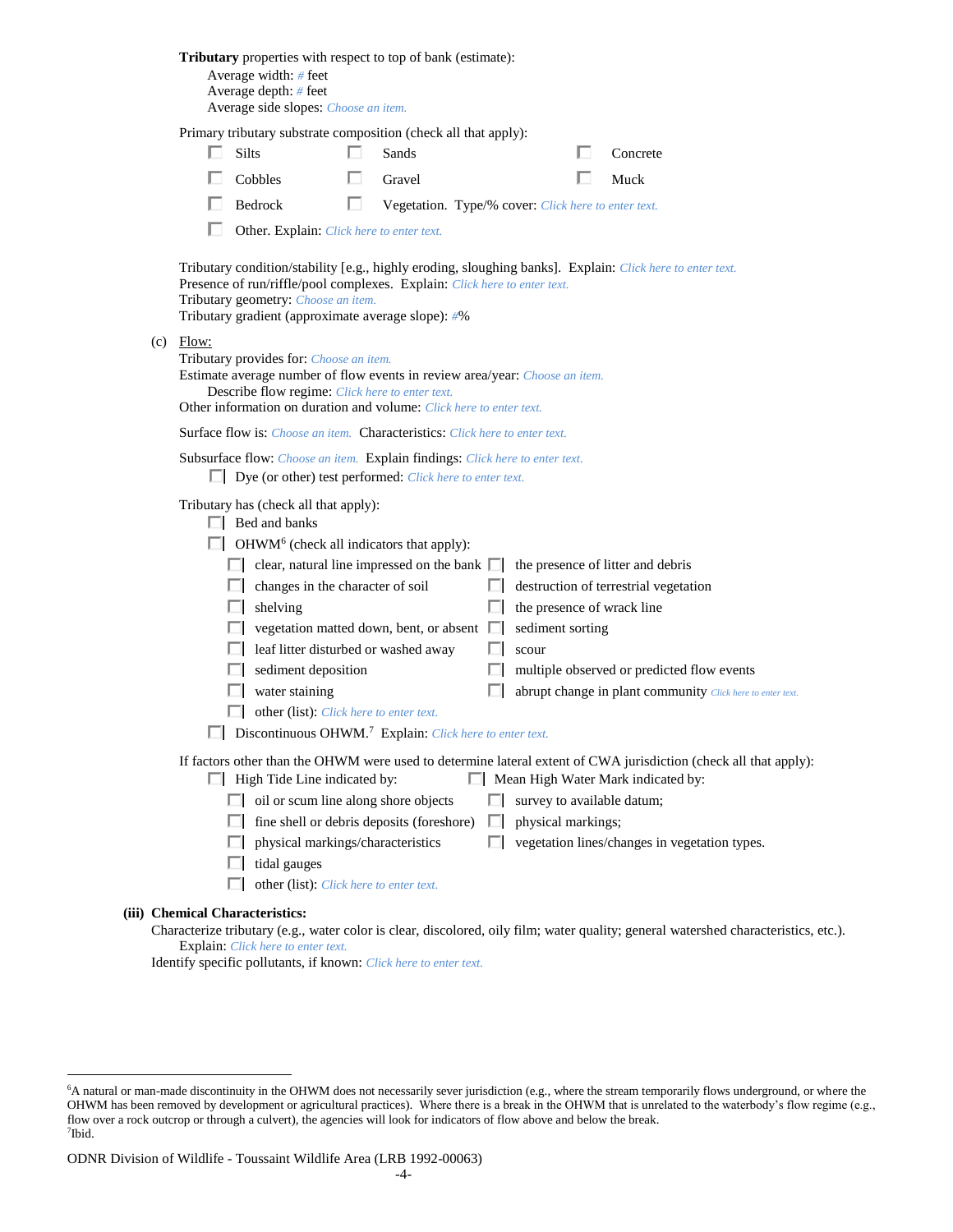## **(iv) Biological Characteristics. Channel supports (check all that apply):**

- Riparian corridor. Characteristics (type, average width): *Click here to enter text.*
- Wetland fringe. Characteristics: *Click here to enter text.*
- $\Box$  Habitat for:
	- Federally Listed species. Explain findings: *Click here to enter text.*
	- Fish/spawn areas. Explain findings: *Click here to enter text.*
	- П. Other environmentally-sensitive species. Explain findings: *Click here to enter text.*
	- П. Aquatic/wildlife diversity. Explain findings: *Click here to enter text.*

#### **2. Characteristics of wetlands adjacent to non-TNW that flow directly or indirectly into TNW**

#### **(i) Physical Characteristics:**

- (a) General Wetland Characteristics:
	- Properties:

Wetland size: *#* acres Wetland type. Explain: *Click here to enter text.*

Wetland quality. Explain: *Click here to enter text.*

Project wetlands cross or serve as state boundaries. Explain: *Click here to enter text.*

(b) General Flow Relationship with Non-TNW: Flow is: *Choose an item.* Explain: *Click here to enter text.*

Surface flow is: *Choose an item.* Characteristics: *Click here to enter text.*

Subsurface flow: *Choose an item.* Explain findings: *Click here to enter text.*

Dye (or other) test performed: *Click here to enter text.*

#### (c) Wetland Adjacency Determination with Non-TNW:

- $\Box$  Directly abutting
- Not directly abutting
	- Discrete wetland hydrologic connection. Explain: *Click here to enter text.*
	- $\Box$ Ecological connection. Explain: *Click here to enter text.*
	- $\Box$ Separated by berm/barrier. Explain: *Click here to enter text.*
- (d) Proximity (Relationship) to TNW

Project wetlands are *Choose an item.* river miles from TNW. Project waters are *Choose an item.* aerial (straight) miles from TNW. Flow is from: *Choose an item.* Estimate approximate location of wetland as within the *Choose an item.* floodplain.

#### **(ii) Chemical Characteristics:**

Characterize wetland system (e.g., water color is clear, brown, oil film on surface; water quality; general watershed characteristics; etc.). Explain: *Click here to enter text.*

Identify specific pollutants, if known: *Click here to enter text.*

#### **(iii) Biological Characteristics. Wetland supports (check all that apply):**

- Riparian buffer. Characteristics (type, average width): *Click here to enter text.*
- Vegetation type/percent cover. Explain: *Click here to enter text.*
- $\Box$  Habitat for:
	- Federally Listed species. Explain findings: *Click here to enter text*.
	- Fish/spawn areas. Explain findings: *Click here to enter text*.
	- Other environmentally-sensitive species. Explain findings: *Click here to enter text.*
	- Aquatic/wildlife diversity. Explain findings: *Click here to enter text.*

#### **3. Characteristics of all wetlands adjacent to the tributary (if any)**

All wetland(s) being considered in the cumulative analysis: *Choose an item.* Approximately (*#*) acres in total are being considered in the cumulative analysis.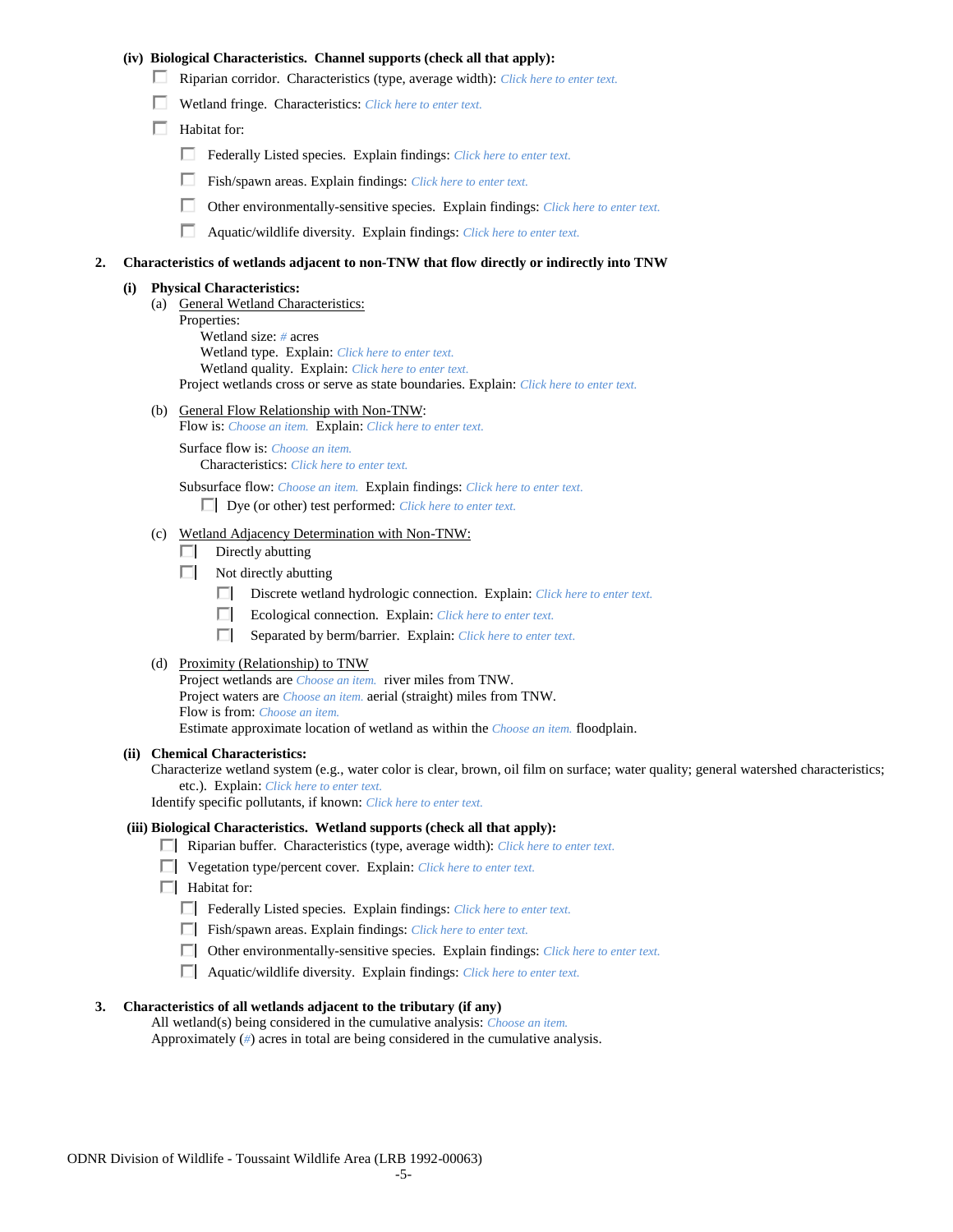For each wetland, specify the following:

| Directly abuts? $(Y/N)$ | Size (in acres) | Directly abuts? $(Y/N)$ | Size (in acres) |
|-------------------------|-----------------|-------------------------|-----------------|
|                         |                 |                         |                 |
| v/N                     |                 | //N                     |                 |
| Y/N                     |                 | 77 N                    |                 |
|                         |                 | $\gamma$ N              |                 |

Summarize overall biological, chemical and physical functions being performed: *Click here to enter text.*

## **C. SIGNIFICANT NEXUS DETERMINATION**

**A significant nexus analysis will assess the flow characteristics and functions of the tributary itself and the functions performed by any wetlands adjacent to the tributary to determine if they significantly affect the chemical, physical, and biological integrity of a TNW. For each of the following situations, a significant nexus exists if the tributary, in combination with all of its adjacent wetlands, has more than a speculative or insubstantial effect on the chemical, physical and/or biological integrity of a TNW. Considerations when evaluating significant nexus include, but are not limited to the volume, duration, and frequency of the flow of water in the tributary and its proximity to a TNW, and the functions performed by the tributary and all its adjacent wetlands. It is not appropriate to determine significant nexus based solely on any specific threshold of distance (e.g. between a tributary and its adjacent wetland or between a tributary and the TNW). Similarly, the fact an adjacent wetland lies within or outside of a floodplain is not solely determinative of significant nexus.** 

## **Draw connections between the features documented and the effects on the TNW, as identified in the** *Rapanos* **Guidance and discussed in the Instructional Guidebook. Factors to consider include, for example:**

- Does the tributary, in combination with its adjacent wetlands (if any), have the capacity to carry pollutants or flood waters to TNWs, or to reduce the amount of pollutants or flood waters reaching a TNW?
- Does the tributary, in combination with its adjacent wetlands (if any), provide habitat and lifecycle support functions for fish and other species, such as feeding, nesting, spawning, or rearing young for species that are present in the TNW?
- Does the tributary, in combination with its adjacent wetlands (if any), have the capacity to transfer nutrients and organic carbon that support downstream foodwebs?
- Does the tributary, in combination with its adjacent wetlands (if any), have other relationships to the physical, chemical, or biological integrity of the TNW?

## *Note: the above list of considerations is not inclusive and other functions observed or known to occur should be documented below:*

- **1. Significant nexus findings for non-RPW that has no adjacent wetlands and flows directly or indirectly into TNWs.** Explain findings of presence or absence of significant nexus below, based on the tributary itself, then go to Section III.D: *Click here to enter text.*
- **2. Significant nexus findings for non-RPW and its adjacent wetlands, where the non-RPW flows directly or indirectly into TNWs.**  Explain findings of presence or absence of significant nexus below, based on the tributary in combination with all of its adjacent wetlands, then go to Section III.D: *Click here to enter text.*
- **3. Significant nexus findings for wetlands adjacent to an RPW but that do not directly abut the RPW.** Explain findings of presence or absence of significant nexus below, based on the tributary in combination with all of its adjacent wetlands, then go to Section III.D: *Click here to enter text.*

# **D. DETERMINATIONS OF JURISDICTIONAL FINDINGS. THE SUBJECT WATERS/WETLANDS ARE (CHECK ALL THAT APPLY):**

- **1. TNWs and Adjacent Wetlands.** Check all that apply and provide size estimates in review area:
	- TNWs:  $6,642$  linear feet 1,400 width (ft), Or, # acres.
	- Wetlands adjacent to TNWs: 123 acres.

## **2. RPWs that flow directly or indirectly into TNWs.**

- Tributaries of TNWs where tributaries typically flow year-round are jurisdictional. Provide data and rationale indicating that tributary is perennial: *Click here to enter text.*.
- Tributaries of TNW where tributaries have continuous flow "seasonally" (e.g., typically three months each year) are jurisdictional. П. Data supporting this conclusion is provided at Section III.B. Provide rationale indicating that tributary flows seasonally: *Click here to enter text.*.

Provide estimates for jurisdictional waters in the review area (check all that apply):

- **Tributary waters:** # linear feet # width (ft).
- Other non-wetland waters: *#* acres.

Identify type(s) of waters: *Click here to enter text.*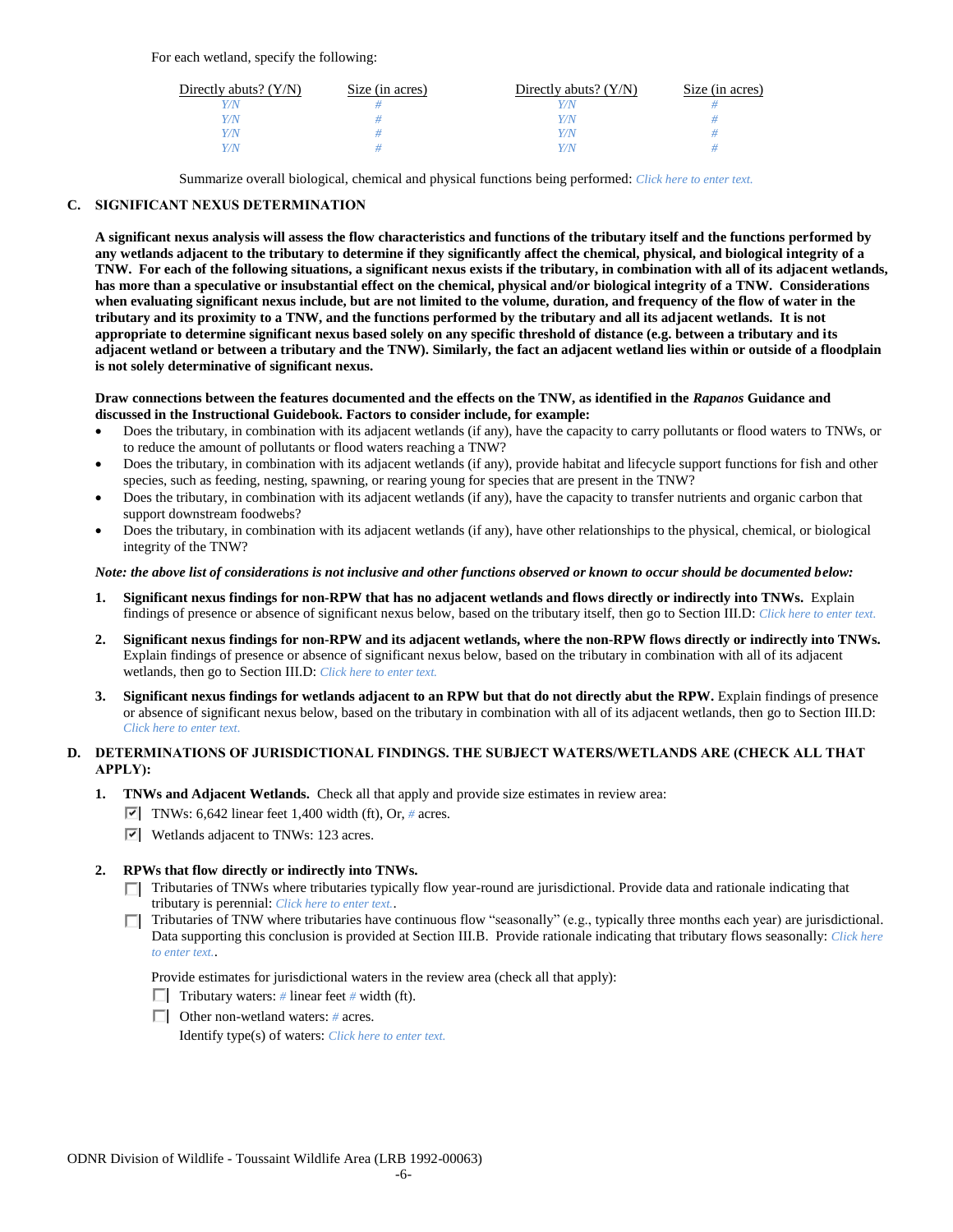## **3. Non-RPWs<sup>8</sup> that flow directly or indirectly into TNWs.**

 $\Box$  Waterbody that is not a TNW or an RPW, but flows directly or indirectly into a TNW, and it has a significant nexus with a TNW is jurisdictional. Data supporting this conclusion is provided at Section III.C.

Provide estimates for jurisdictional waters within the review area (check all that apply):

- **Tributary waters:** # linear feet # width (ft).
- Other non-wetland waters: *#* acres.
	- Identify type(s) of waters: *Click here to enter text.*

## **4. Wetlands directly abutting an RPW that flow directly or indirectly into TNWs.**

- Wetlands directly abut RPW and thus are jurisdictional as adjacent wetlands.
	- $\Box$  Wetlands directly abutting an RPW where tributaries typically flow year-round. Provide data and rationale indicating that tributary is perennial in Section III.D.2, above. Provide rationale indicating that wetland is directly abutting an RPW: *Click here to enter text.*
	- $\Box$  Wetlands directly abutting an RPW where tributaries typically flow "seasonally." Provide data indicating that tributary is seasonal in Section III.B and rationale in Section III.D.2, above. Provide rationale indicating that wetland is directly abutting an RPW: *Click here to enter text.*

Provide acreage estimates for jurisdictional wetlands in the review area: *#* acres.

- **5. Wetlands adjacent to but not directly abutting an RPW that flow directly or indirectly into TNWs.**
	- $\Box$  Wetlands that do not directly abut an RPW, but when considered in combination with the tributary to which they are adjacent and with similarly situated adjacent wetlands, have a significant nexus with a TNW are jurisidictional. Data supporting this conclusion is provided at Section III.C.

Provide acreage estimates for jurisdictional wetlands in the review area: *#* acres.

- **6. Wetlands adjacent to non-RPWs that flow directly or indirectly into TNWs.** 
	- $\Box$  Wetlands adjacent to such waters, and have when considered in combination with the tributary to which they are adjacent and with similarly situated adjacent wetlands, have a significant nexus with a TNW are jurisdictional. Data supporting this conclusion is provided at Section III.C.

Provide estimates for jurisdictional wetlands in the review area: *#* acres.

- **7. Impoundments of jurisdictional waters. 9**
	- As a general rule, the impoundment of a jurisdictional tributary remains jurisdictional.
	- $\nabla$  Demonstrate that impoundment was created from "waters of the U.S.," or
	- Demonstrate that water meets the criteria for one of the categories presented above (1-6), or
	- П. Demonstrate that water is isolated with a nexus to commerce (see E below).
- **E. ISOLATED [INTERSTATE OR INTRA-STATE] WATERS, INCLUDING ISOLATED WETLANDS, THE USE, DEGRADATION OR DESTRUCTION OF WHICH COULD AFFECT INTERSTATE COMMERCE, INCLUDING ANY SUCH WATERS (CHECK ALL THAT APPLY):<sup>10</sup>**
	- $\Box$  which are or could be used by interstate or foreign travelers for recreational or other purposes.
	- $\Box$  from which fish or shellfish are or could be taken and sold in interstate or foreign commerce.
	- $\Box$  which are or could be used for industrial purposes by industries in interstate commerce.
	- Interstate isolated waters.Explain: *Click here to enter text.*
	- Other factors.Explain: *Click here to enter text.*

#### **Identify water body and summarize rationale supporting determination:** *Click here to enter text.*

Provide estimates for jurisdictional waters in the review area (check all that apply):

- **Tributary waters:** # linear feet # width (ft).
- Other non-wetland waters: *#* acres.

Identify type(s) of waters: *Click here to enter text.*

Wetlands: *#* acres.

 $\overline{a}$ <sup>8</sup>See Footnote # 3.

<sup>&</sup>lt;sup>9</sup> To complete the analysis refer to the key in Section III.D.6 of the Instructional Guidebook.

<sup>&</sup>lt;sup>10</sup> Prior to asserting or declining CWA jurisdiction based solely on this category, Corps Districts will elevate the action to Corps and EPA HQ for review consistent with the process described in the Corps/EPA *Memorandum Regarding CWA Act Jurisdiction Following Rapanos.*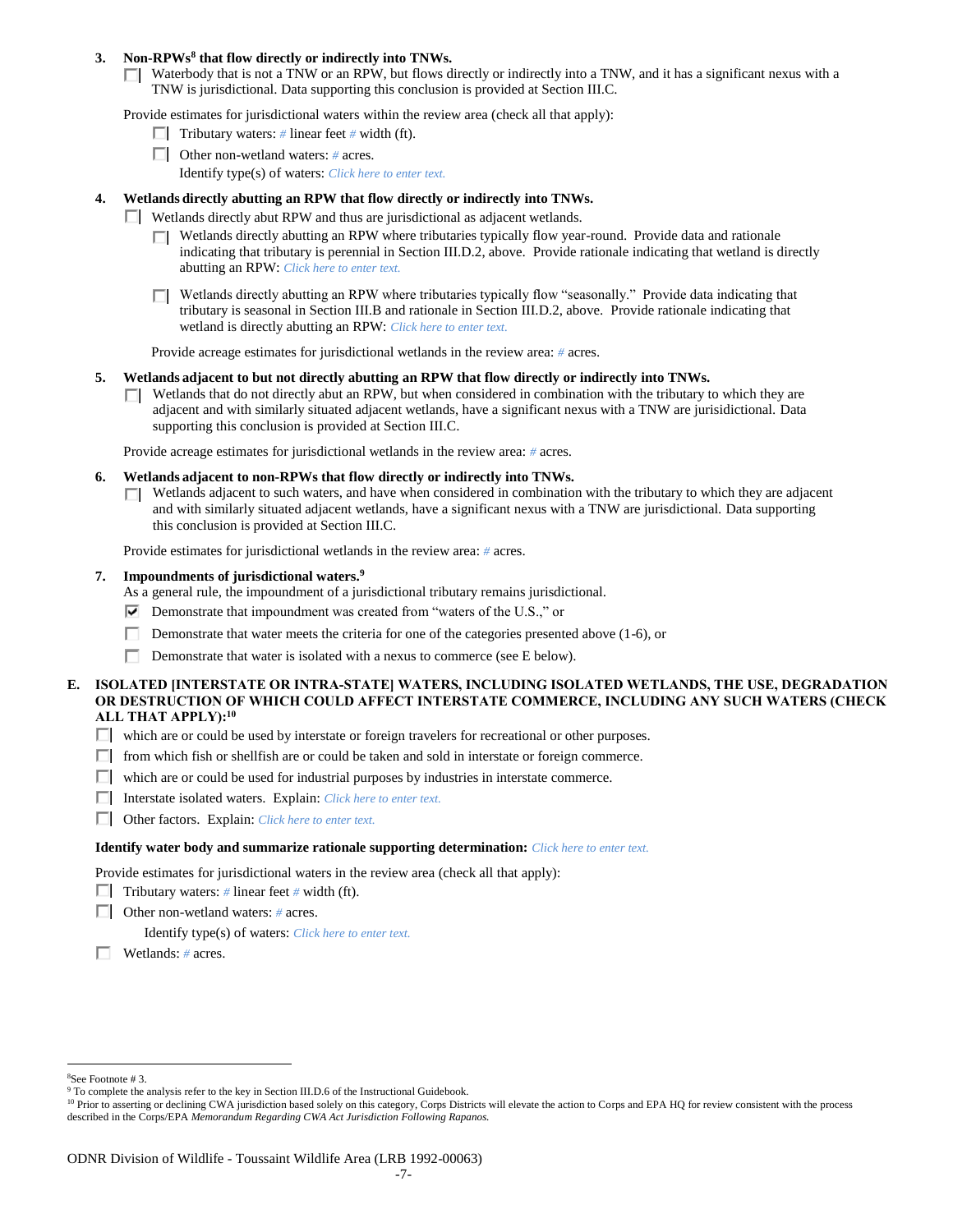| F. |   | NON-JURISDICTIONAL WATERS, INCLUDING WETLANDS (CHECK ALL THAT APPLY):                                                                                                                                                                                                                                                                                                                                                                                                            |
|----|---|----------------------------------------------------------------------------------------------------------------------------------------------------------------------------------------------------------------------------------------------------------------------------------------------------------------------------------------------------------------------------------------------------------------------------------------------------------------------------------|
|    | П | $\Box$ If potential wetlands were assessed within the review area, these areas did not meet the criteria in the 1987 Corps of Engineers<br>Wetland Delineation Manual and/or appropriate Regional Supplements.<br>Review area included isolated waters with no substantial nexus to interstate (or foreign) commerce.<br>Prior to the Jan 2001 Supreme Court decision in "SWANCC," the review area would have been regulated based solely on the<br>"Migratory Bird Rule" (MBR). |
|    | □ | Waters do not meet the "Significant Nexus" standard, where such a finding is required for jurisdiction. Explain: Click here to enter text.                                                                                                                                                                                                                                                                                                                                       |
|    | п | Other: (explain, if not covered above): Click here to enter text.                                                                                                                                                                                                                                                                                                                                                                                                                |
|    |   | Provide acreage estimates for non-jurisdictional waters in the review area, where the sole potential basis of jurisdiction is the MBR factors<br>(i.e., presence of migratory birds, presence of endangered species, use of water for irrigated agriculture), using best professional judgment<br>(check all that apply):                                                                                                                                                        |
|    |   | Non-wetland waters (i.e., rivers, streams): # linear feet # width (ft).                                                                                                                                                                                                                                                                                                                                                                                                          |
|    |   | Lakes/ponds: $# \, \text{acres.}$                                                                                                                                                                                                                                                                                                                                                                                                                                                |
|    |   | Other non-wetland waters: # acres. List type of aquatic resource: Click here to enter text                                                                                                                                                                                                                                                                                                                                                                                       |
|    |   | Wetlands: # acres.                                                                                                                                                                                                                                                                                                                                                                                                                                                               |
|    |   | Provide acreage estimates for non-jurisdictional waters in the review area that do not meet the "Significant Nexus" standard, where such a<br>finding is required for jurisdiction (check all that apply):<br>Non-wetland waters (i.e., rivers, streams): # linear feet # width (ft).                                                                                                                                                                                            |
|    |   | Lakes/ponds: $# \, \text{acres.}$                                                                                                                                                                                                                                                                                                                                                                                                                                                |
|    |   | Other non-wetland waters: # acres. List type of aquatic resource: Click here to enter text                                                                                                                                                                                                                                                                                                                                                                                       |
|    |   |                                                                                                                                                                                                                                                                                                                                                                                                                                                                                  |
|    |   | Wetlands: # acres.                                                                                                                                                                                                                                                                                                                                                                                                                                                               |
|    |   | <b>SECTION IV: DATA SOURCES.</b>                                                                                                                                                                                                                                                                                                                                                                                                                                                 |
|    |   | A. SUPPORTING DATA. Data reviewed for JD (check all that apply - checked items shall be included in case file and, where checked and<br>requested, appropriately reference sources below):<br>$\triangledown$ Maps, plans, plots or plat submitted by or on behalf of the applicant/consultant: Click here to enter text.                                                                                                                                                        |
|    |   | Data sheets prepared/submitted by or on behalf of the applicant/consultant.                                                                                                                                                                                                                                                                                                                                                                                                      |
|    |   | Office concurs with data sheets/delineation report.                                                                                                                                                                                                                                                                                                                                                                                                                              |
|    |   | Office does not concur with data sheets/delineation report.<br>ПL.                                                                                                                                                                                                                                                                                                                                                                                                               |
|    |   | Data sheets prepared by the Corps: Click here to enter text.                                                                                                                                                                                                                                                                                                                                                                                                                     |
|    |   | Corps navigable waters' study: Click here to enter text.                                                                                                                                                                                                                                                                                                                                                                                                                         |
|    |   |                                                                                                                                                                                                                                                                                                                                                                                                                                                                                  |
|    |   | U.S. Geological Survey Hydrologic Atlas: Click here to enter text.                                                                                                                                                                                                                                                                                                                                                                                                               |
|    |   | $\Box$ USGS NHD data.                                                                                                                                                                                                                                                                                                                                                                                                                                                            |
|    |   | $\Box$ USGS 8 and 12 digit HUC maps.                                                                                                                                                                                                                                                                                                                                                                                                                                             |
|    | 罓 | U.S. Geological Survey map(s). Cite scale & quad name: Oak Harbor Ohio Quad 1901 1:62,500 and Oak Harbor Ohio 1:24,000                                                                                                                                                                                                                                                                                                                                                           |
|    | ш | USDA Natural Resources Conservation Service Soil Survey. Citation: Click here to enter text.                                                                                                                                                                                                                                                                                                                                                                                     |
|    | ▽ | National wetlands inventory map(s). Cite name: Oak Harbor Quad                                                                                                                                                                                                                                                                                                                                                                                                                   |
|    | Е | State/Local wetland inventory map(s): Click here to enter text.                                                                                                                                                                                                                                                                                                                                                                                                                  |
|    | п | FEMA/FIRM maps: Click here to enter text.                                                                                                                                                                                                                                                                                                                                                                                                                                        |
|    | ш | 100-year Floodplain Elevation is: Click here to enter text. (National Geodectic Vertical Datum of 1929)                                                                                                                                                                                                                                                                                                                                                                          |
|    | ⊽ | Photographs: $\sqrt{ }$ Aerial (Name & Date): 1997, 2002, 2004 to 2006, 2009 to 2011 and 2015.                                                                                                                                                                                                                                                                                                                                                                                   |
|    | U | Other (Name & Date): Click here to enter text.<br>or $\Box$                                                                                                                                                                                                                                                                                                                                                                                                                      |
|    | п | Previous determination(s). File no. and date of response letter: Click here to enter text.                                                                                                                                                                                                                                                                                                                                                                                       |
|    | ш | Applicable/supporting case law: Click here to enter text.                                                                                                                                                                                                                                                                                                                                                                                                                        |
|    | Е | Applicable/supporting scientific literature: Click here to enter text.<br>Other information (please specify): Click here to enter text.                                                                                                                                                                                                                                                                                                                                          |

# **B. ADDITIONAL COMMENTS TO SUPPORT JD:** *Click here to enter text.*